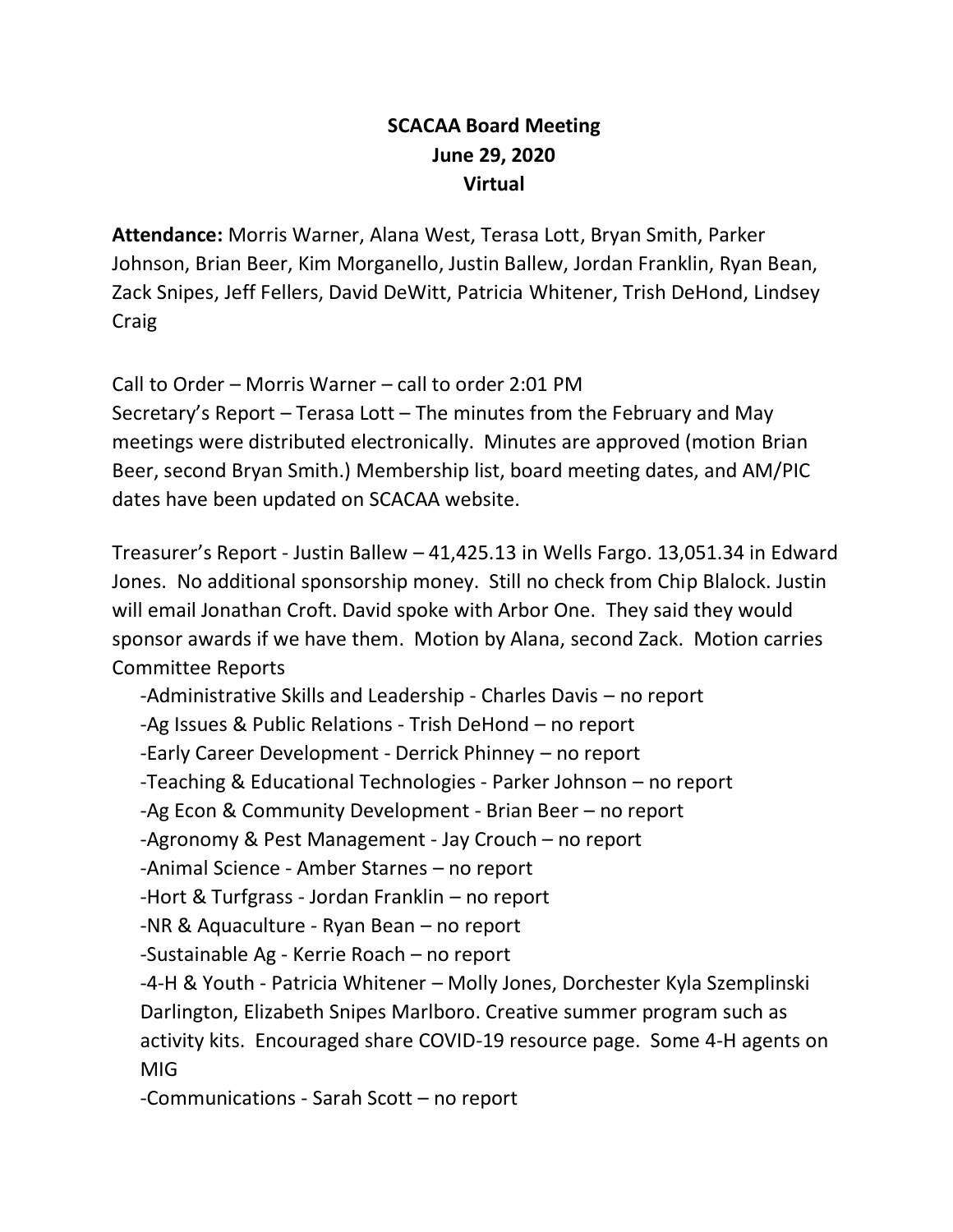‐Professional Excellence ‐ Amy Dabbs – no report

‐Public Relations – Kim Morganello – no report

‐Recognition & Awards ‐ Jeff Fellers – All awards have been applied for and determined. Currently ordering awards for:

Friend of Extension (Anna Lutz, Oconee PRT, Senator Alexander)

Media (John Parrish)

DSA (Amy Dabbs, TJ Savereno)

AA (Justin Ballew, Ryan Bean)

Certificate of Merit (Travis Mitchell, Barbara Smith, Kerrie Roach, Joey Williamson)

‐Scholarship ‐ Cassie LeMaster – no report

‐Search for Excellence ‐ Zachary Snipes – There were 3 applications. Ryan Bean won for natural resources and Ashley Burns won for 4-H. Winners have been notified.

‐Life Member ‐ Matthew Burns – Morris consulted with Matt about memorials – no deceased.

‐Nominating ‐ Bryan Smith – sent reminder nominating committee report. 10 opportunities. See attached. We had offered Brian Beer as candidate for southern region vice director. There will be a meet the candidates through National in July. Whomever is nominated should probably check with state to be sure that won't be an issue. Alana asks if we can vote electronically. Bryan says we could although it hasn't been done before and would we want to do it for a single position. Brian feels we should hold off until we can get nominations from the floor. Morris asks if we should make announcement to membership since there can be nominations from the floor. Due to COVID-19 circumstances, send email for nominations and then follow-up email for vote via Qualtrics platform (David, Alana). Discussion – Bryan Smith as nominating get in touch with Gene McAvoy to see if this is time sensitive or if it can wait until our AM/PIC. David thinks we should go ahead with this motion since our AM/PIC may be virtual. Bryan asks if anyone has experience with voting through Qualtrics. Patricia shares some details. Motion carries. Bryan will move forward.

‐Association Policy ‐ Bryan Smith

‐AM/PIC ‐ Alana West – see old business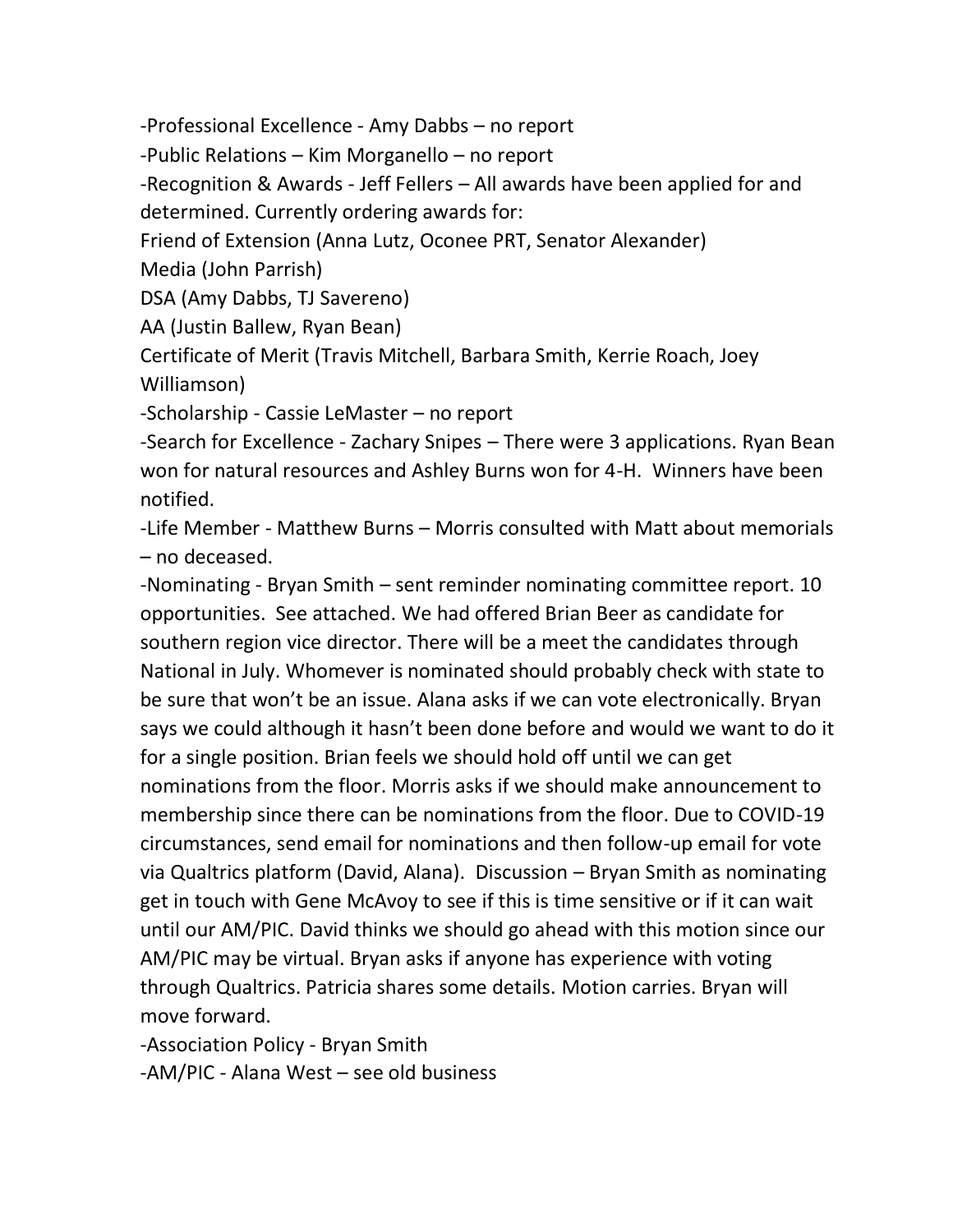‐AM/PIC Fundraising ‐ Zachary Snipes - \$1250 in hand. Total promised \$2500. Waiting on Chip's check.

## Old Business

2020 AM/PIC– Alana West – Alana contacted Lake House with no response. We are on the books for the large room at the Lexington Office. The question remains can we do things face to face. Alana has talked to Faith Israel who agreed to help with a virtual award's ceremony similar to the Extension Awards video. Patricia asked for clarification on how the Return To Work Framework affects participation. Lexington could potentially get to Phase III August 10 but the answer is unclear. The group consensus is that this will need to be virtual. Motion by Brian Beer, second Zack to go ahead with virtual meeting. Motion carries. Discussion about preparation regarding nominations and voting. Bryan nominations 3 weeks before and then vote 1 week before. The group discusses an agenda. Alana will put together. Brian will check with Mike Reeves, Southern Region Director to see if he would give a presentation. Chip Blalock may want a few minutes. Ag South and Arbor One might want a few minutes. David will offer but thinks they will not participate. Justin will email sponsors to Alana. Award winners will be aired during the Zoom. Several people volunteered to help. Suggestion to ask Dr. Dobbins if he would like a spot on the agenda.

Voting Delegates to Virginia Beach 2020 (Eligible for 3 Delegates) – Bylaws dictate Pres, VP, Pres Elect. Morris, Terasa, Zack. Association pays for voting delegates. NACAA pays for national officers. There is also support for DSA and AA. Bryan puts forth the idea that should we not be able to travel, likely need a letter from SCACAA and Dr. Dobbins for award winners.

## New Business

Morris received a request from Michael McManus for SCACAA representation at New Agent training on July 21. Kim will be presenting on behalf of ANREP. Trish volunteers.